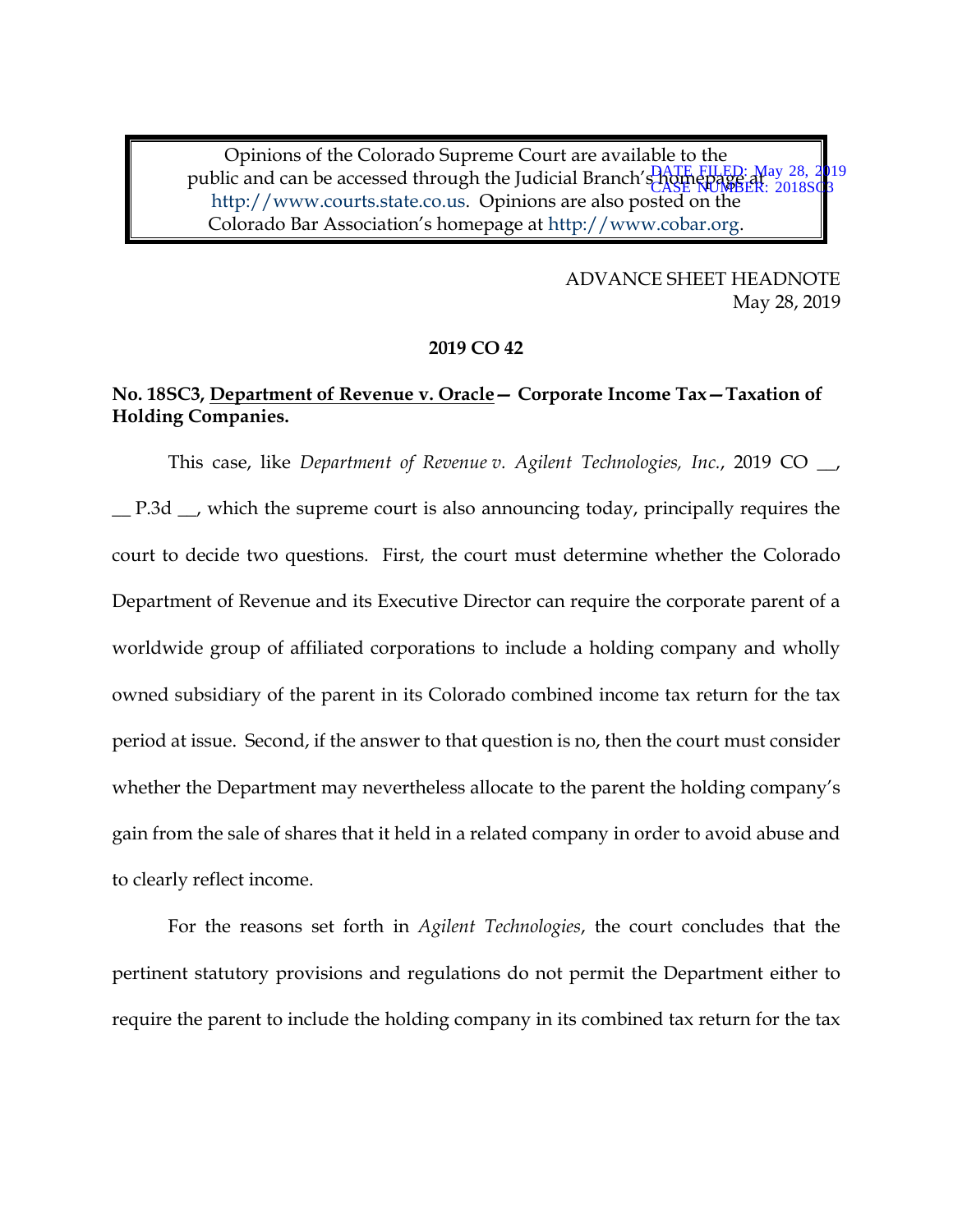year at issue or to allocate to the parent the capital gains income that the holding company realized on the sale of shares.

Accordingly, the court concludes that the district court properly granted summary judgment in the corporate parent's favor and therefore affirms the judgment of the division below.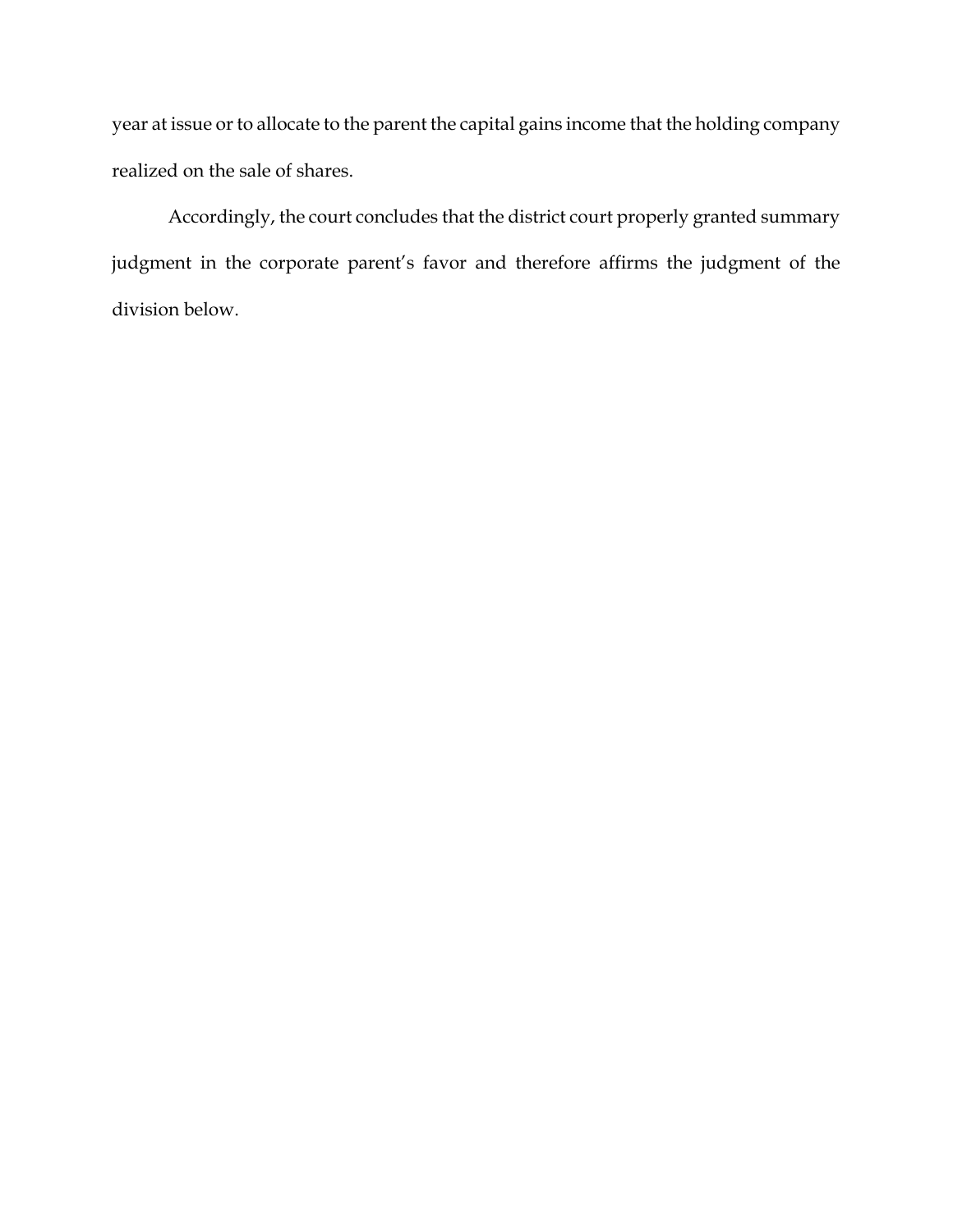#### **The Supreme Court of the State of Colorado**

2 East 14th Avenue • Denver, Colorado 80203

### **2019 CO 42**

### **Supreme Court Case No. 18SC3**

*Certiorari to the Colorado Court of Appeals* Court of Appeals Case No. 16CA1316

### **Petitioners:**

Department of Revenue of the State of Colorado; and Michael Hartman, in his official capacity as the Executive Director of the Department of Revenue of the State of Colorado,

v.

### **Respondent:**

Oracle Corporation and subsidiaries.

**Judgment Affirmed** *en banc* May 28, 2019

### **Attorneys for Petitioners:**

Philip J. Weiser, Attorney General Terence C. Gill, First Assistant Attorney General Noah C. Patterson, Senior Assistant Attorney General *Denver, Colorado* 

### **Attorneys for Respondent:**

Silverstein & Pomerantz LLP Neil I. Pomerantz Mark E. Medina Michelle Bush *Denver, Colorado*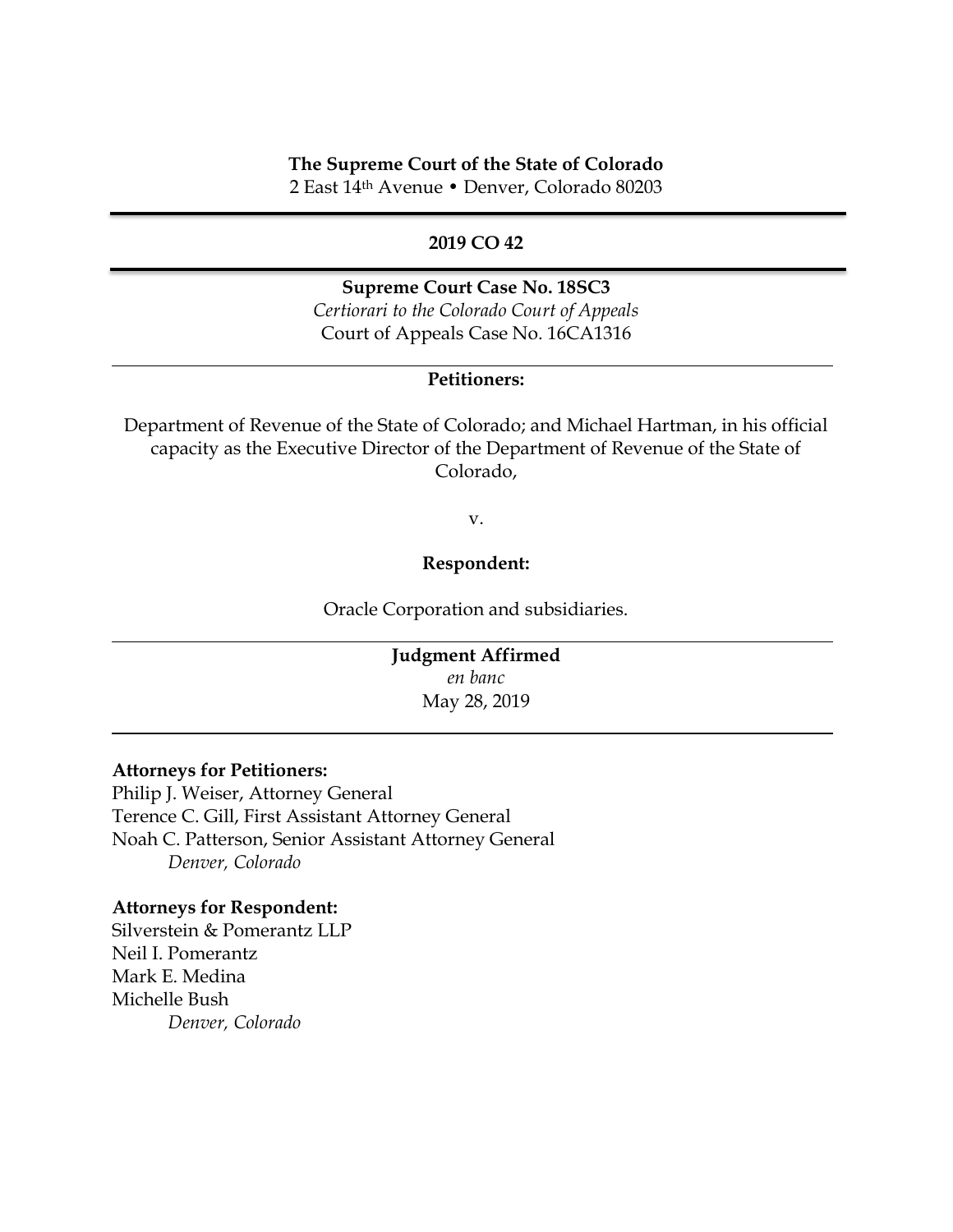# **Attorneys for Amicus Curiae Colorado Association of Commerce and Industry:**

The Poe Law Office LLC Alan Poe Rachel Poe *Centennial, Colorado*

# **Attorneys for Amicus Curiae Council on State Taxation:**

Holland & Hart LLP Christina F. Gomez Jonathan S. Bender *Denver, Colorado*

# **Attorneys for Amicus Curiae Multistate Tax Commission:**

Ruegsegger Simons Smith & Stern, LLC Anthony E. Derwinski Jeffrey C. Staudenmayer *Denver, Colorado*

Bruce Fort *Washington, District of Columbia*

# **Attorney for Amici Curiae Professors David Gamage, Hayes Holderness, and Darien Shanske:**

Isaac L. Lodico *Denver, Colorado*

**JUSTICE GABRIEL** delivered the Opinion of the Court.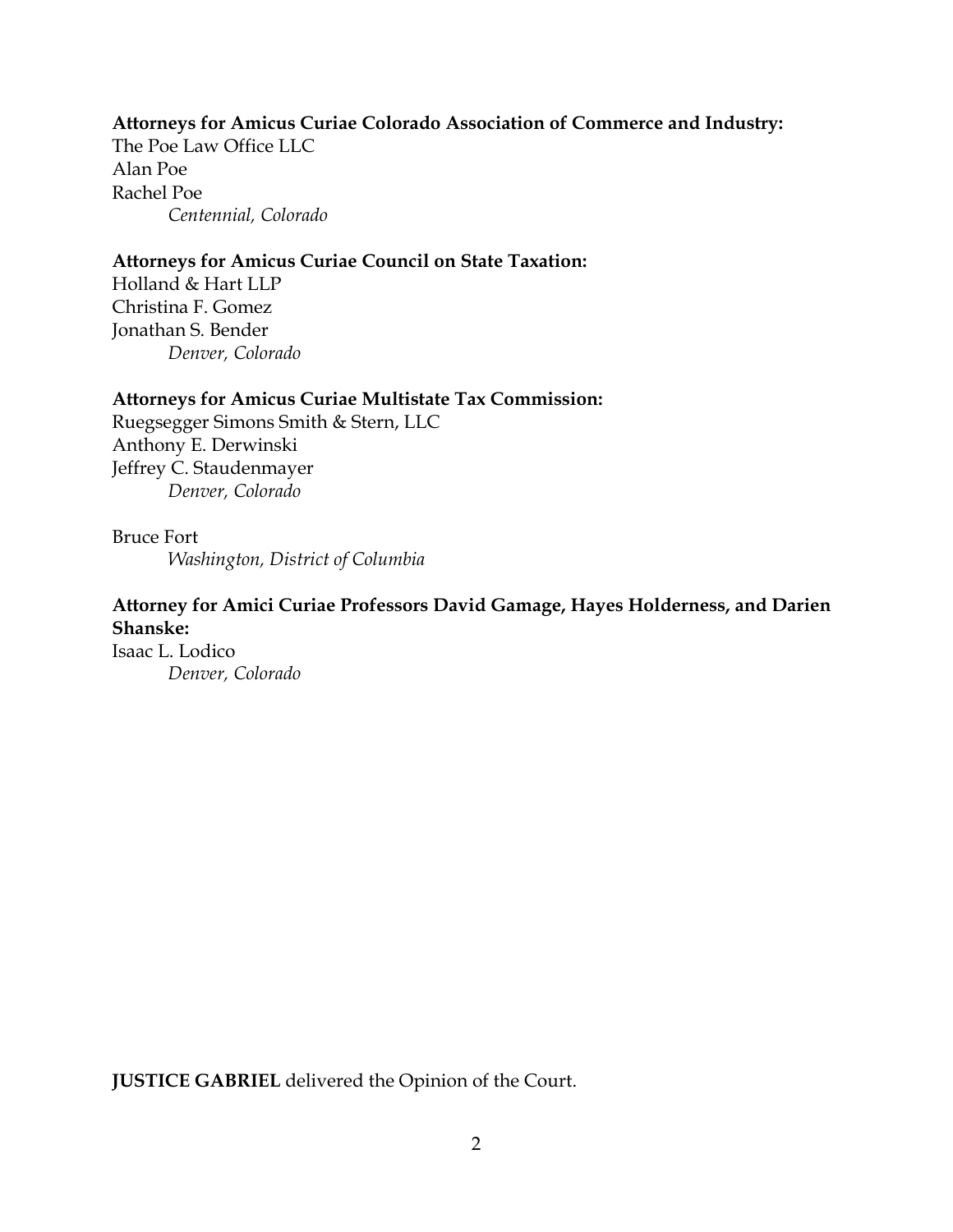¶1 This case, like *Department of Revenue v. Agilent Technologies, Inc.*, 2019 CO \_\_, \_\_ P.3d \_\_, which we are also announcing today, principally requires us to decide two questions. First, we must determine whether the Colorado Department of Revenue and Michael Hartman, in his official capacity as the Executive Director of the Department (the "Director" and collectively with the Department, the "Department"), can require Oracle Corporation ("Oracle") to include its holding company, Oracle Japan Holding, Inc. ("OJH"), in its Colorado combined income tax return for the tax year ending May 31, 2000. Second, if the answer to that question is no, then we must consider whether the Department may nevertheless allocate OJH's gain from the sale of shares that it held in Oracle Corporation Japan ("Oracle Japan") to Oracle in order to avoid abuse and to clearly reflect income. 1

¶2 For the reasons set forth in *Agilent Technologies*, we conclude that the pertinent statutory provisions and regulations do not permit the Department either to require Oracle to include OJH in its combined tax return for the tax year at issue or to allocate OJH's capital gains income to Oracle. Accordingly, we conclude that the district court

 $\overline{\phantom{a}}$ 

<sup>1</sup> Specifically, we granted certiorari to review the following issues:

<sup>1.</sup> Whether a holding company that has no foreign property, payroll, or operations is exempt from Colorado taxation under the "Water's Edge" exemption, § 39-22-303(8), (12)(c), C.R.S.

<sup>2.</sup> Whether section 39-22-303(6) authorizes the Department to allocate a domestic holding company's income to its corporate parent to "clearly reflect" the parent's income and "avoid abuse."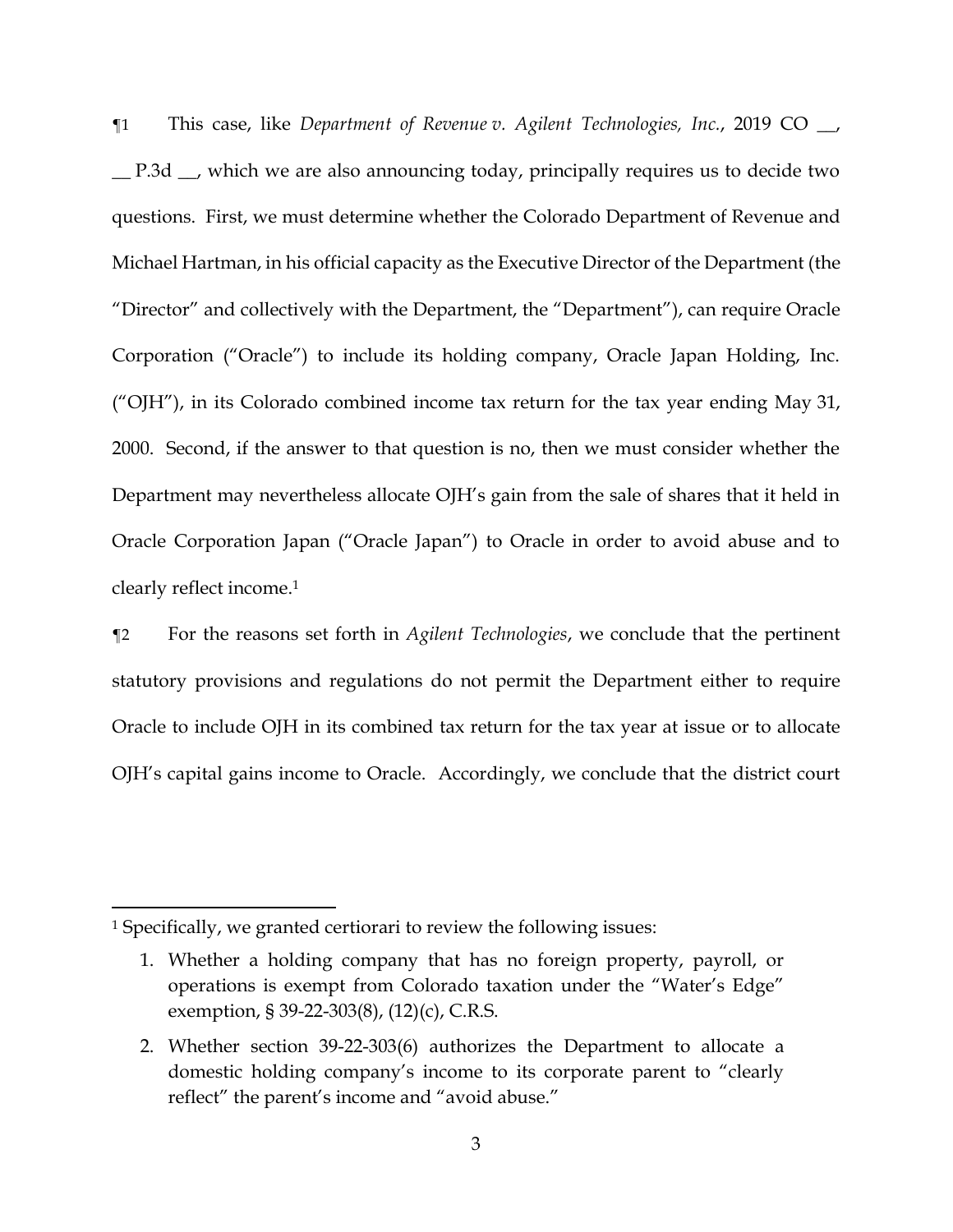properly granted summary judgment in Oracle's favor, and we therefore affirm the judgment of the division below. 2

#### **I. Facts and Procedural History**

¶3 Oracle is a Delaware corporation headquartered in California, and it is the parent of a worldwide group of affiliated corporations.

¶4 OJH is a Delaware corporation and a wholly-owned subsidiary of Oracle. Oracle formed OJH in 1991, pursuant to the terms of a loan secured by Oracle from Nippon Steel, an unaffiliated Japanese entity. During the time period at issue, OJH owned no real or tangible personal property, had no payroll, and conducted no activities of any kind in Colorado. Rather, it existed solely as a holding company.

¶5 As pertinent here, during the period at issue, OJH held stock in Oracle Japan, and in April 2000, it sold 8.7 million shares of that stock on the Tokyo Stock Exchange, realizing capital gains of approximately \$6.4 billion. The tax treatment of these gains is at the center of the dispute now before us.

¶6 Oracle filed a Colorado combined return for the tax year at issue, but it did not include OJH in this return. Thereafter, the Department conducted an audit of Oracle's

 $\overline{a}$ 

<sup>2</sup> As we did in *Agilent Technologies*, ¶ 3 n.2, we acknowledge that toward the end of the recently concluded legislative session, and after we heard oral argument in this case, the General Assembly passed Senate Bill 19-233, which had been introduced the week before our oral argument and which, if signed by the Governor, would amend section 39-22-303 to enact into law the interpretation of that statute that the Department has asked us to read into the current statute. For the reasons set forth in *Agilent Technologies*, this bill has no bearing on our analysis here.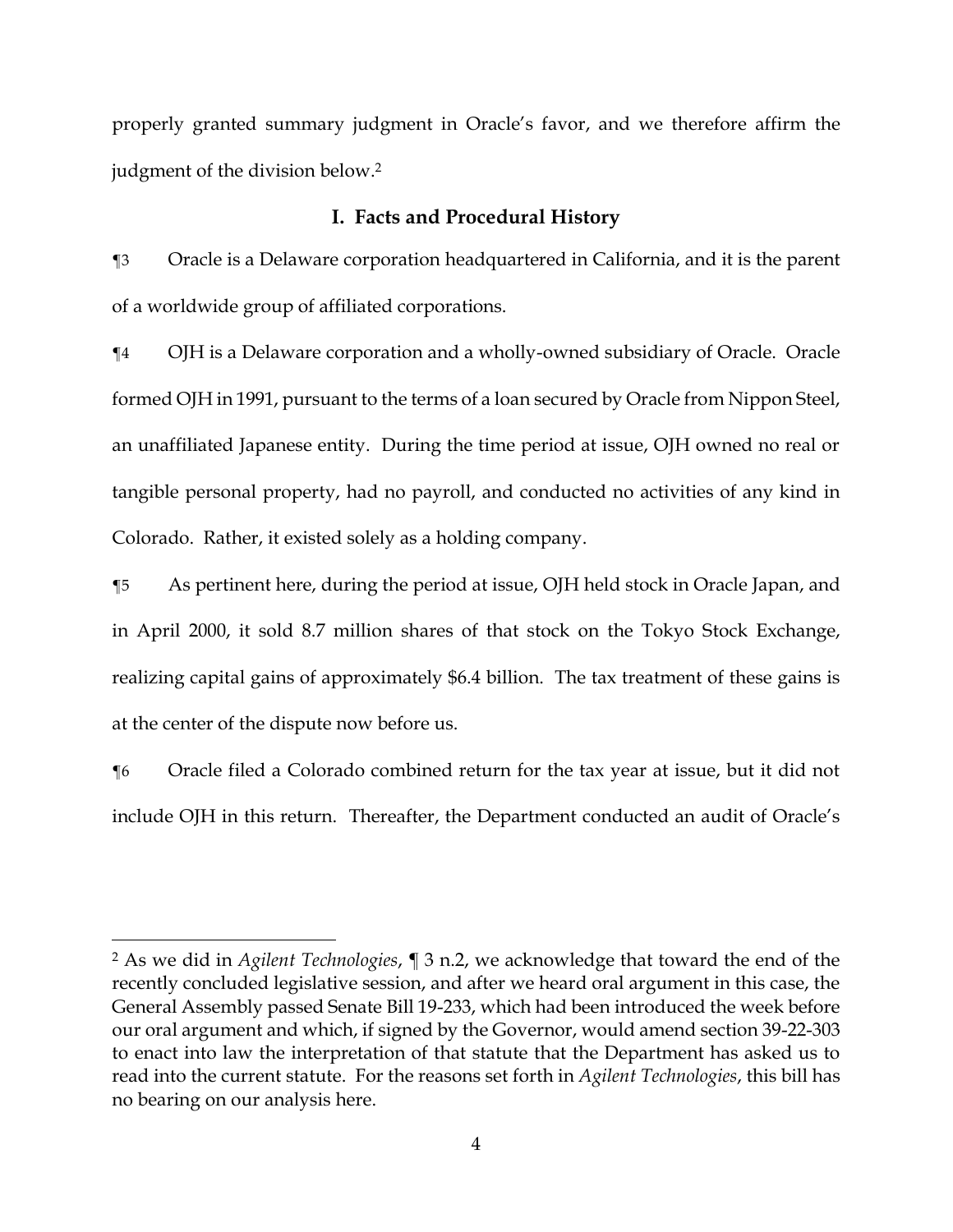tax returns for periods including the period involved here and issued an assessment that Oracle owed Colorado income tax based on the OJH gain.

¶7 Oracle protested this assessment, but the Department upheld it and issued a final notice and assessment. Oracle then petitioned the district court for relief, the parties subsequently filed cross-motions for summary judgment, and the district court ultimately granted summary judgment in favor of Oracle and against the Department.

¶8 In so ruling, the court first found that the Department's own regulation, Colo. Code Regs. section 201-2:39-22-303.12(c) (2019), made clear that corporations that have no property or payroll of their own cannot have twenty percent or more of their factors in the United States, as required for inclusion by sections 3-22-303(11)–(12), C.R.S. (2018), and therefore the Department could not require Oracle to include OJH in its Colorado combined return.

¶9 The court then proceeded to address the Department's alternative argument that OJH, in fact, had property in the United States because it had to have used Oracle's property to fulfill its corporate formalities and this property should be considered in determining whether OJH was an includable C corporation within the meaning of the pertinent statutes. The court rejected this argument based both on the above-noted regulation and on the fact that the Department "has made an insufficient showing on this issue." Specifically, the court concluded that "OJH's theoretical use of Oracle's property does not create a disputed issue of fact with respect to the [pertinent] calculation [of OJH's real and tangible personal property]."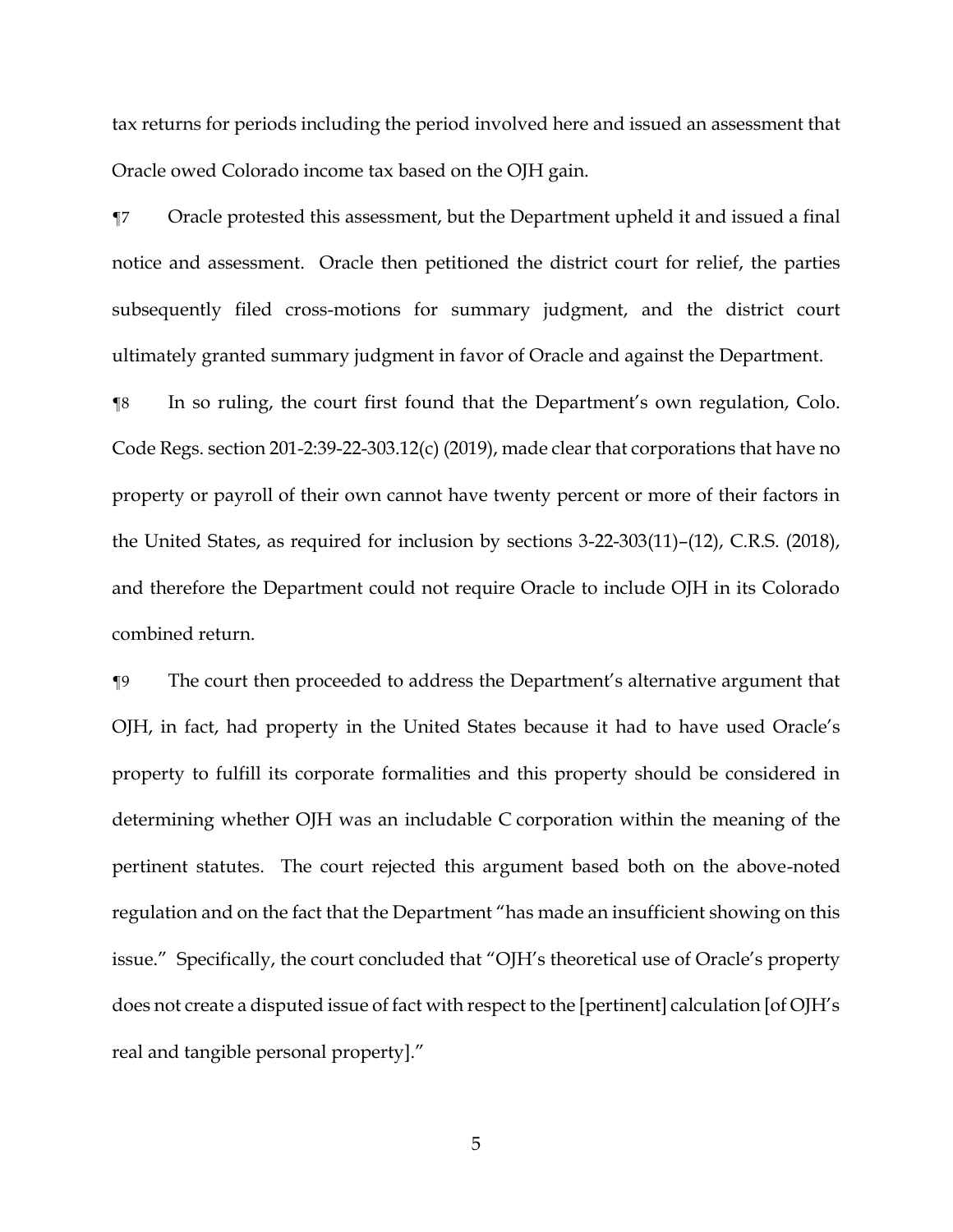¶10 Last, the court considered and rejected the Department's contention that even if OJH is not an includable C corporation under the pertinent statutes, section 39-22-303(6) nonetheless authorized the Department to require Oracle to include OJH's gain in its income in order to avoid abuse or clearly reflect income. In support of its conclusion, the court found that the Department's argument was contrary to its own regulation, Colo. Code Regs. section 201-2:39-22-303.6 (2019), which provides, in substance, that section 39-22-303(11) superseded section 39-22-303(6) as a vehicle for requiring combined reporting for affiliated C corporations. Thus, the Department could not use section 39-22-303(6) as an alternative method to include OJH in Oracle's combined return. The court further found that the purpose of section 39-22-303(6) is to address abuse leading to tax avoidance, and even if that provision could apply here, nothing in the record suggested any such abuse. The court thus observed:

There is nothing in the record to indicate that Oracle's formation of OJH was an attempt to avoid paying state income taxes on the sale of Oracle Japan stock. To the contrary, OJH was formed pursuant to the terms of a loan secured by Oracle from Nippon Steel, an unaffiliated Japanese entity. Since its formation in 1991, OJH held stock in Oracle Japan before selling a portion of its shares in 2000 and realizing the gain at issue here. Even if the statute had not been superseded, there is no evidence of abuse to warrant the Department transferring OJH's income to Oracle.

¶11 The Department appealed, and, in a split, published opinion, a division of the court of appeals affirmed the district court's judgment. *Oracle Corp. v. Dep't of Revenue*, 2017 COA 152, \_\_ P.3d \_\_.

¶12 As pertinent here, the division unanimously concluded that on the undisputed facts of this case, OJH was not an includable C corporation within the plain meaning of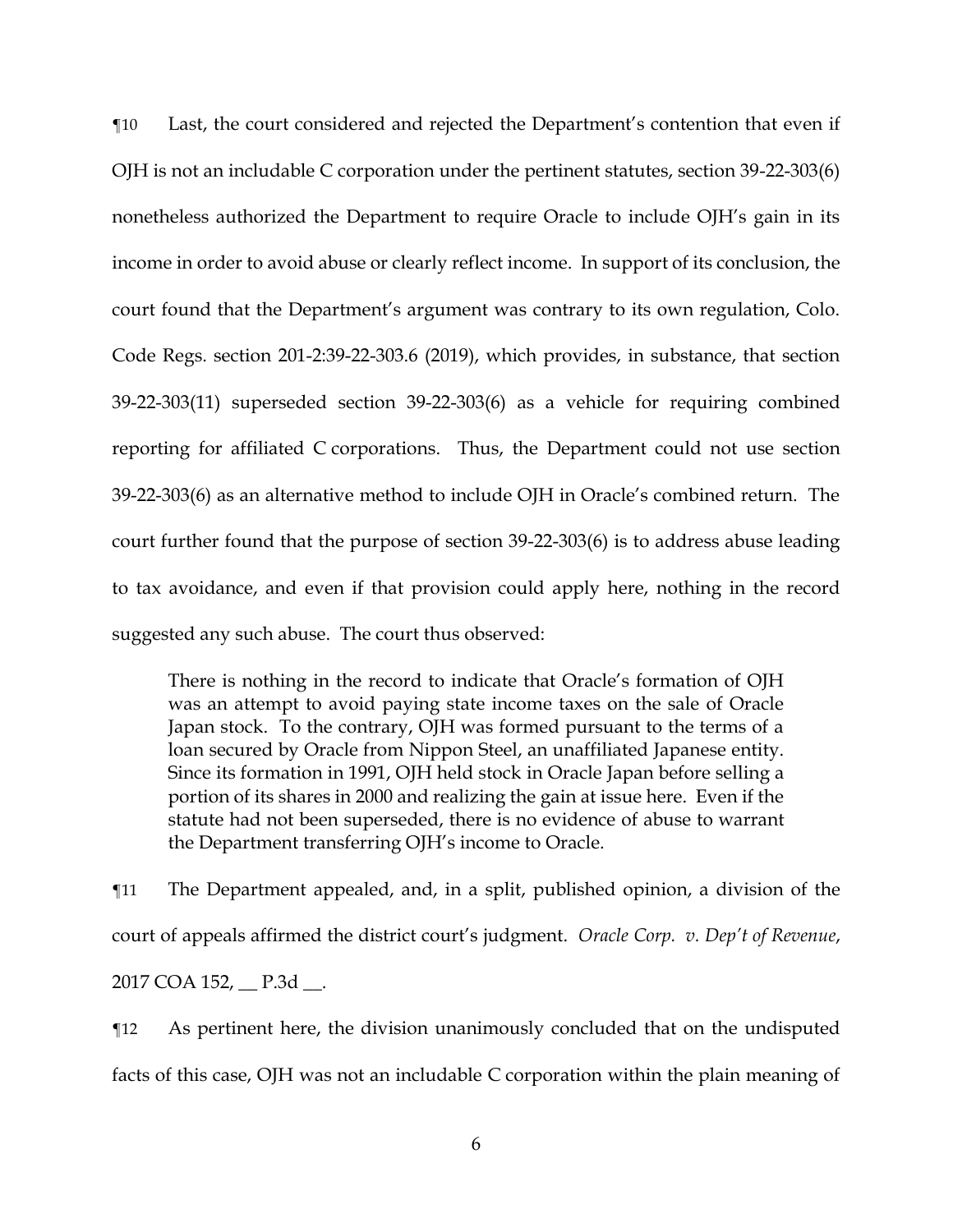section 39-22-303(12)(c) and therefore sections 39-22-303(11)–(12) did not authorize the Department to require Oracle to include OJH in its combined Colorado tax return. *Id.* at ¶¶ 16–44; *accord id.* at ¶ 71 n.1 (Berger, J., dissenting). This conclusion, the division reasoned, was supported by the Department's own regulation, Colo. Code Regs. section 201-2:39-22-303.12(c), which provides, in part, "Since corporations that have no property or payroll factors of their own cannot have twenty percent or more of their factors assigned to locations in the United States, such corporations, by definition, cannot be included in a combined report." *Oracle Corp.*, ¶ 24.

¶13 Having concluded that OJH is not an includable C corporation under section  $39-22-303(12)(c)$ , the division proceeded to consider the Department's argument that section 39-22-303(6) could be applied as an alternative basis for including income of OJH in Oracle's tax return. *Id.* at ¶¶ 47–55. On this issue, the division split.

¶14 The majority rejected the Department's contentions, agreeing with the district court's above-quoted ruling both legally and factually. *Id.* at ¶ 49. The majority thus observed:

On the one hand, the record supports the district court's analysis that Oracle formed OJH for a reasonable business purpose, at the behest of an independent third party. On the other hand, the Department does not cite any evidence of corruption, impropriety, or deceit in Oracle's use of OJH. The Department's assertions that "Oracle treats Oracle Japan as a direct subsidiary," OJH "is merely a vehicle for Oracle's ownership of Oracle Japan," and a loan of the OJH Gain to another Oracle subsidiary "has been outstanding for over 15 years with no interest or principal paid" do not show corruption, impropriety, or deceit.

*Id.* at  $\P$  60.

¶15 Accordingly, the majority affirmed the district court's judgment in favor of Oracle.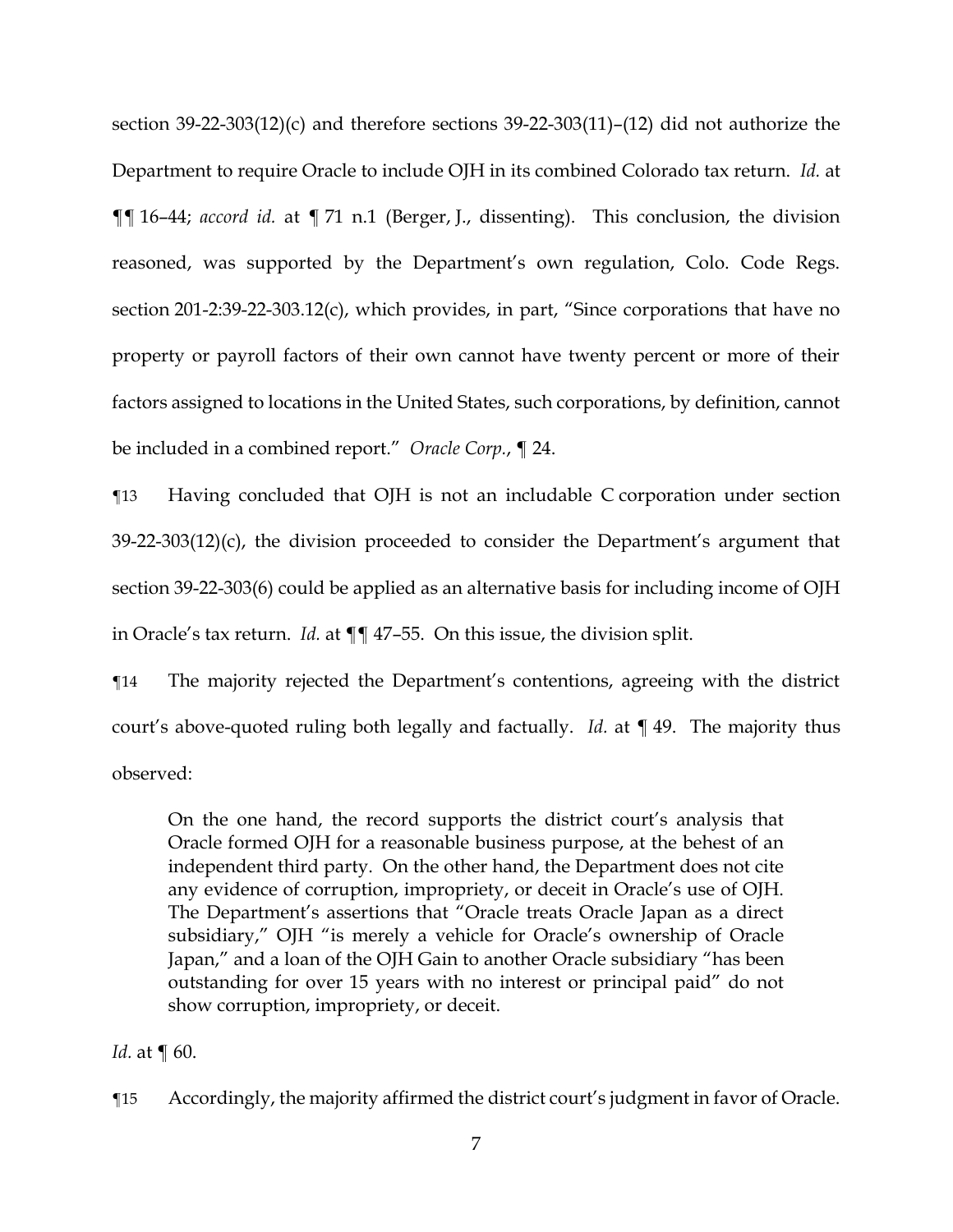¶16 Judge Berger dissented from the portion of the majority's opinion concerning section 39-22-303(6). In his view, the term "abuse," as used in that provision, should be construed at least as expansively as the federal courts have construed tax abuse. *Id.* at ¶ 77. Judge Berger noted that federal courts have construed the concept of tax abuse broadly to include four related concepts: (1) the "sham transaction doctrine"; (2) the "economic substance doctrine"; (3) the "substance over form doctrine"; and (4) the "step transaction doctrine." *Id.* at ¶ 76. Judge Berger viewed the economic substance doctrine as the most pertinent here. *Id.* at ¶ 79. He explained that under that doctrine, courts will only accept a corporation's tax treatment of a transaction if the corporation "had a non-tax business purpose for the transaction and the transaction meaningfully improved the corporation's economic position apart from reducing its tax liability." *Id.* at ¶ 76. Applying that doctrine here, Judge Berger would have concluded that the capital gains realized by OJH were, in economic substance, realized by Oracle. *Id.* at ¶ 80. Accordingly, in his view, section 39-22-303(6) authorized the Department to reallocate that income to Oracle and to require Oracle to include that income in its consolidated Colorado income tax return. *Id.*

¶17 In so concluding, Judge Berger noted that he was not suggesting that OJH was formed for illegitimate purposes. *Id.* at ¶ 81. Indeed, he agreed that the record demonstrated the opposite. *Id.* He did not, however, perceive the pertinent statute or the economic substance doctrine to be limited to situations in which the device used to reduce taxes was somehow itself illegitimate or a sham. *Id.*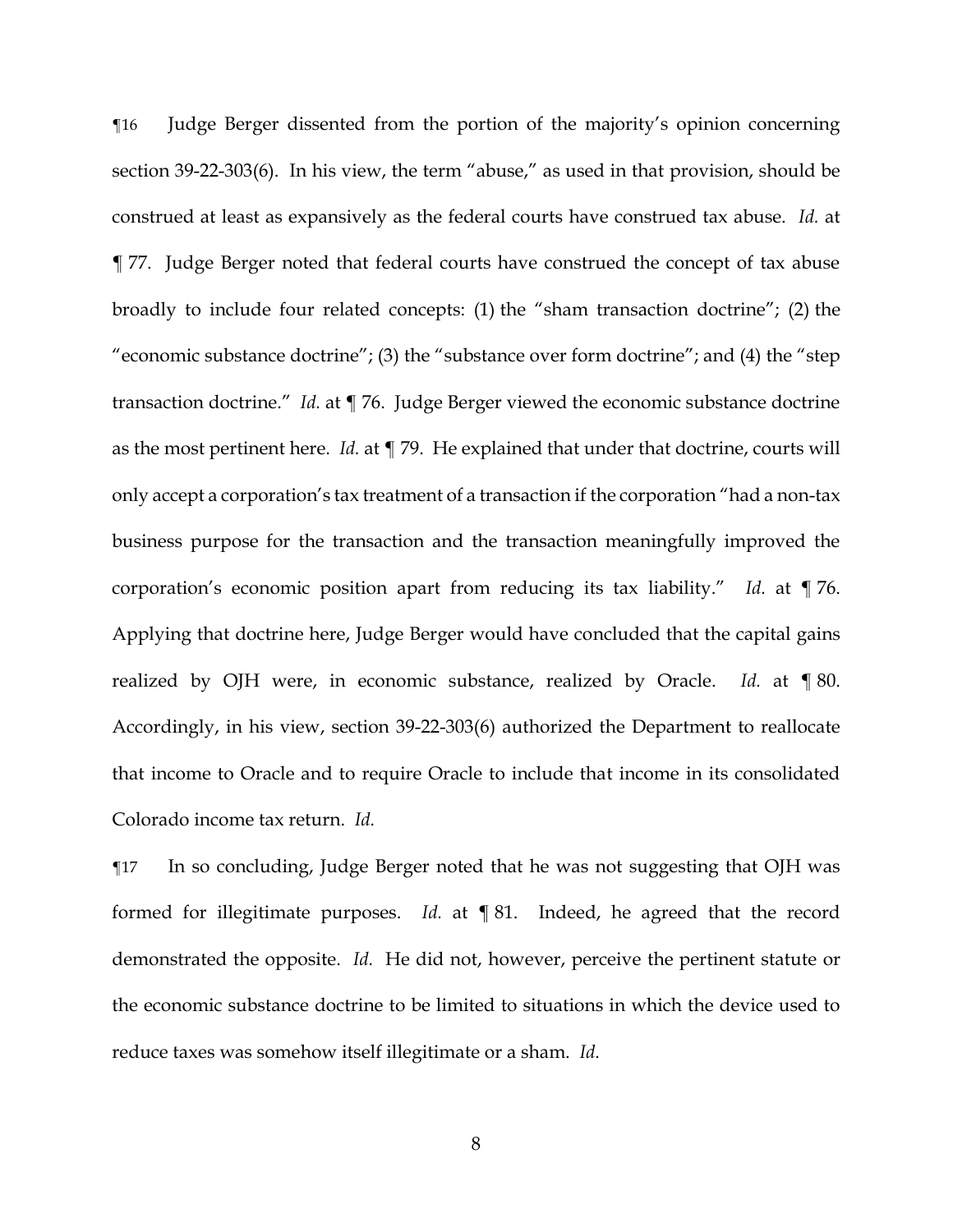¶18 Nor did Judge Berger see any inconsistency between section 39-22-303(6), on the one hand, and sections 39-22-303(8), (11)(a), and (12)(c) and Colo. Code Regs. section 201-2:39-22-303.6, on the other. *Id.* at ¶¶ 82–83. In his view, the regulation conflicted with the plain language of section 39-22-303(6), and therefore the court was not required to apply it. *Id.* at ¶ 82. And with respect to sections 39-22-303(8), (11)(a), and (12)(c), Judge Berger did not see those provisions as overriding the Department's authority under section 39-22-303(6) to reallocate income to avoid abuse. *Id.* at ¶ 83.

¶19 Judge Berger therefore would have reversed the entry of summary judgment for Oracle and directed the entry of summary judgment for the Department. *Id.* at ¶ 85.

¶20 The Department petitioned this court for certiorari review, and we granted that petition.

### **II. Analysis**

¶21 The Department makes the same arguments here that it made in *Agilent Technologies*, which we also announce today. Specifically, it contends that the division erred in concluding that sections 39-22-303(11)–(12), particularly when read in conjunction with section 39-22-303(8), did not authorize the Department to require Oracle to include OJH in its consolidated Colorado tax return. Even if those provisions could be read to preclude the Department from doing so, however, the Department alternatively contends that under section 39-22-303(6), it was nevertheless authorized to reallocate OJH's capital gains income to Oracle because such a reallocation was necessary to avoid abuse and to clearly reflect Oracle's income.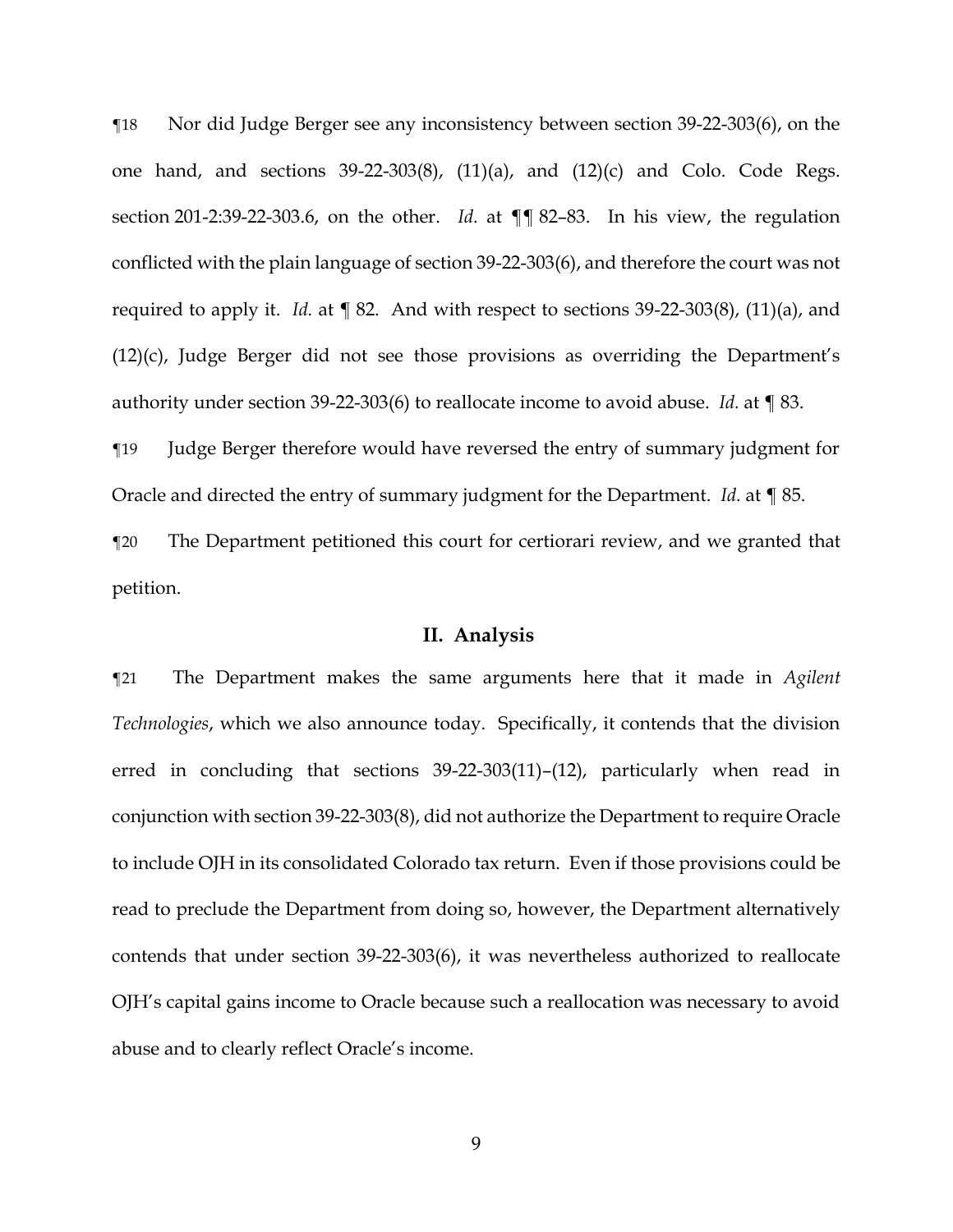¶22 In *Agilent Technologies*, we fully considered and rejected the same legal arguments that the Department is making here. First, we concluded that sections 39-22-303(11)–(12) did not authorize the Department to require the corporate parent there at issue to include its holding company in its combined tax returns because the holding company was not an includable C corporation within the meaning of those provisions. *Agilent Techs.*, ¶¶ 2, 17–29. Second, we determined that section 39-22-303(6) did not authorize the Department to allocate the holding company's income to the parent corporation because (1) that section has been superseded by section 39-22-303(11) as a vehicle for requiring combined reporting for affiliated C corporations and (2) even if section 39-22-303(6) could apply, on the undisputed facts presented there, no allocation would be necessary to avoid abuse or clearly reflect income. *Id.* at ¶¶ 2, 30–40.

¶23 We reach the same result here. In particular, for the reasons discussed at length in *Agilent Technologies*, we conclude that sections 39-22-303(11)–(12) did not authorize the Department to require Oracle to include OJH in its combined tax return for the tax period at issue because OJH was not an includable C corporation within the meaning of those provisions. We further conclude, also for the reasons set forth in *Agilent Technologies*, that section 39-22-303(6) did not authorize the Department to allocate OJH's capital gains to Oracle because (1) that section has been superseded by section 39-22-303(11) as a vehicle for requiring combined reporting for affiliated C corporations and (2) even if section 39-22-303(6) could apply, on the undisputed facts presented here, no allocation would be necessary to avoid abuse or clearly reflect income. Indeed, as the district court found,